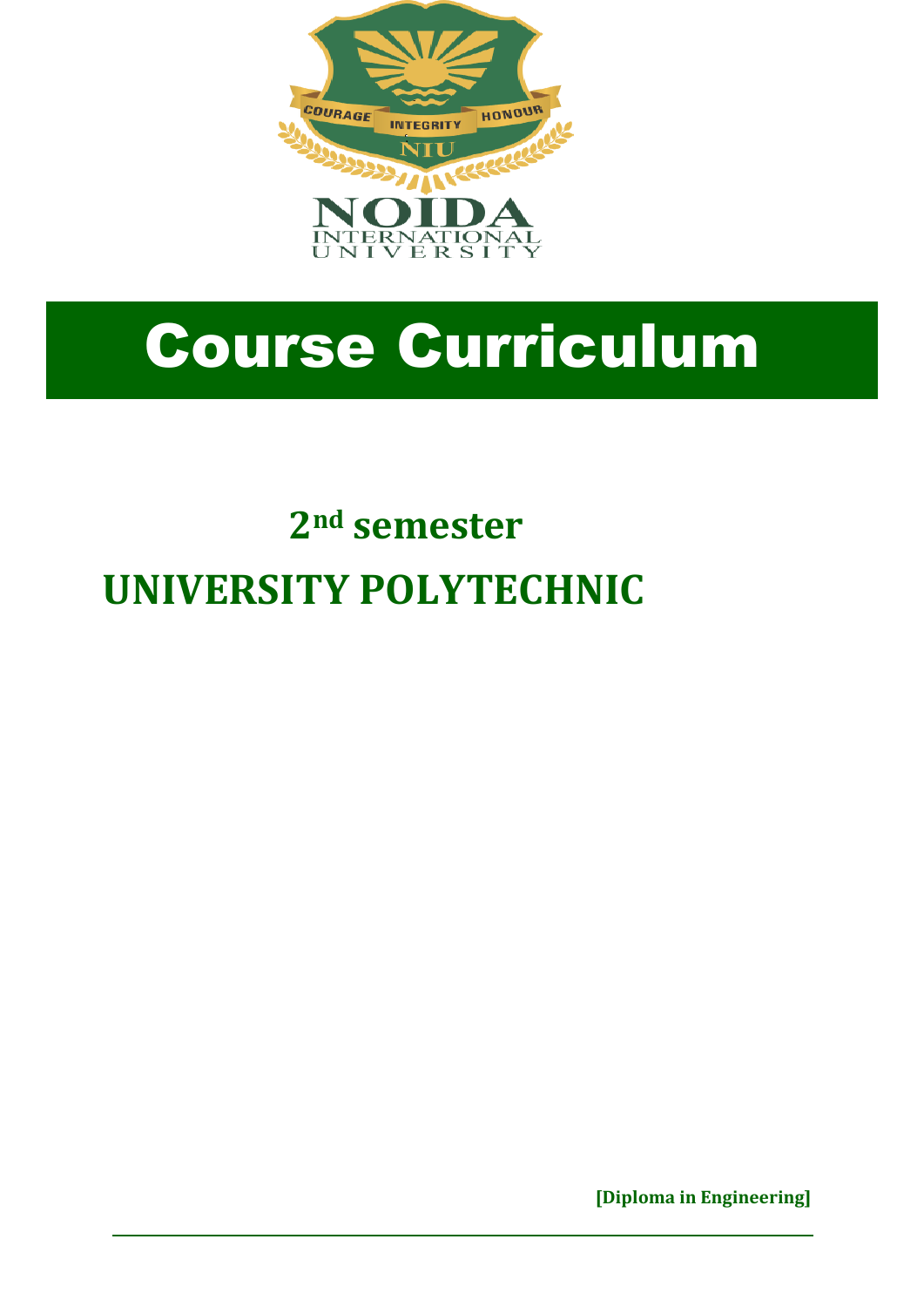### **DAS-201: ENGLISHCOMMUNICATION -II**

### **Credits: 04 Semester II**

| <b>Contents</b>                                                                                                                                                                                                                                                                                                                                                                                                                                                                                                                                                                                                                                                                                                                                                                       | <b>Teaching Hours</b>                                                                  |
|---------------------------------------------------------------------------------------------------------------------------------------------------------------------------------------------------------------------------------------------------------------------------------------------------------------------------------------------------------------------------------------------------------------------------------------------------------------------------------------------------------------------------------------------------------------------------------------------------------------------------------------------------------------------------------------------------------------------------------------------------------------------------------------|----------------------------------------------------------------------------------------|
|                                                                                                                                                                                                                                                                                                                                                                                                                                                                                                                                                                                                                                                                                                                                                                                       | (Approx.)                                                                              |
| Parts of Speech<br>Sentence Structure: Subject; Verb and Object<br>Articles: 'a', 'an' and 'the'<br>Tenses<br><b>Study of Text: "The Renunciation" by Rabindranath Tagore</b><br>(From the prescribed text)<br>"The Gift of the Magi" by O' Henry (From the prescribed text)                                                                                                                                                                                                                                                                                                                                                                                                                                                                                                          | 14                                                                                     |
| Reading skills: Unseen comprehension<br>Vocabulary: Phrasal Verbs, One-Word Substitutions<br><b>Study of Text:</b><br>"The Heritage of India" by A.L. Basham (From the prescribed text)<br>"Water" by C.V. Raman (From the prescribed text)                                                                                                                                                                                                                                                                                                                                                                                                                                                                                                                                           | 10                                                                                     |
| Notice writing<br>Story writing using given clues<br>Official communication: Applications, Resume', Complaint letters, E-<br>mail,<br><b>Study of Text:</b><br>"A Bookish Topic" by R.K. Narayan (From the prescribed text)<br><b>Developing Oral communication skills</b><br>2.1<br>Offers/Responding to Offers<br>2.2<br>Requests/Responding to Requests<br>2.3<br>Congratulating<br>2.4<br><b>Expressing Sympathy and Condolences</b><br>2.5<br><b>Expressing Disappointments</b><br>2.6<br>Apologizing, Forgiving<br>2.7<br>Complaining<br>2.8<br>Warning<br>2.9<br>Asking for and Giving Information<br>2.10 Giving Instructions<br>2.11 Getting and Giving Permission<br>2.12 Asking For and Giving Opinions<br>(Note: The above content is for oral practice. It should not be | 12                                                                                     |
|                                                                                                                                                                                                                                                                                                                                                                                                                                                                                                                                                                                                                                                                                                                                                                                       | <b>Grammar and Usage:</b><br><b>Writing skills:</b><br>included in theory examination) |

#### **BOOKS PRESCRIBED:**

- *An Anthology of English Essays*, Ed. R.P.Singh, Oxford University Press, New Delhi.
- *Current English Grammar & Usage with Composition,* R.P. Sinha, Oxford University Press, NewDelhi.

#### **BOOKS RECOMMENDED FOR STUDY:**

- *Communicating Effectively in English, Book-I* by RevathiSrinivas, Abhishek Publications, Chandigarh.
- *High School English Grammar and Composition* by Wren & Martin, S. Chand & Company Ltd., Delhi.
- *Communication Techniques and Skills* by R.K.Chadha, DhanpatRai Publications, New Delhi.
- *Intermediate English Grammar* by Raymond, Murphy, Cambridge University Press, New Delhi.
- *Living English Structure* by W. Allen, Pearson Education, New Delhi.
- *Oxford English Hindi Dictionary* by R.N. Sahai&S.Kumar, Oxford University Press, New Delhi.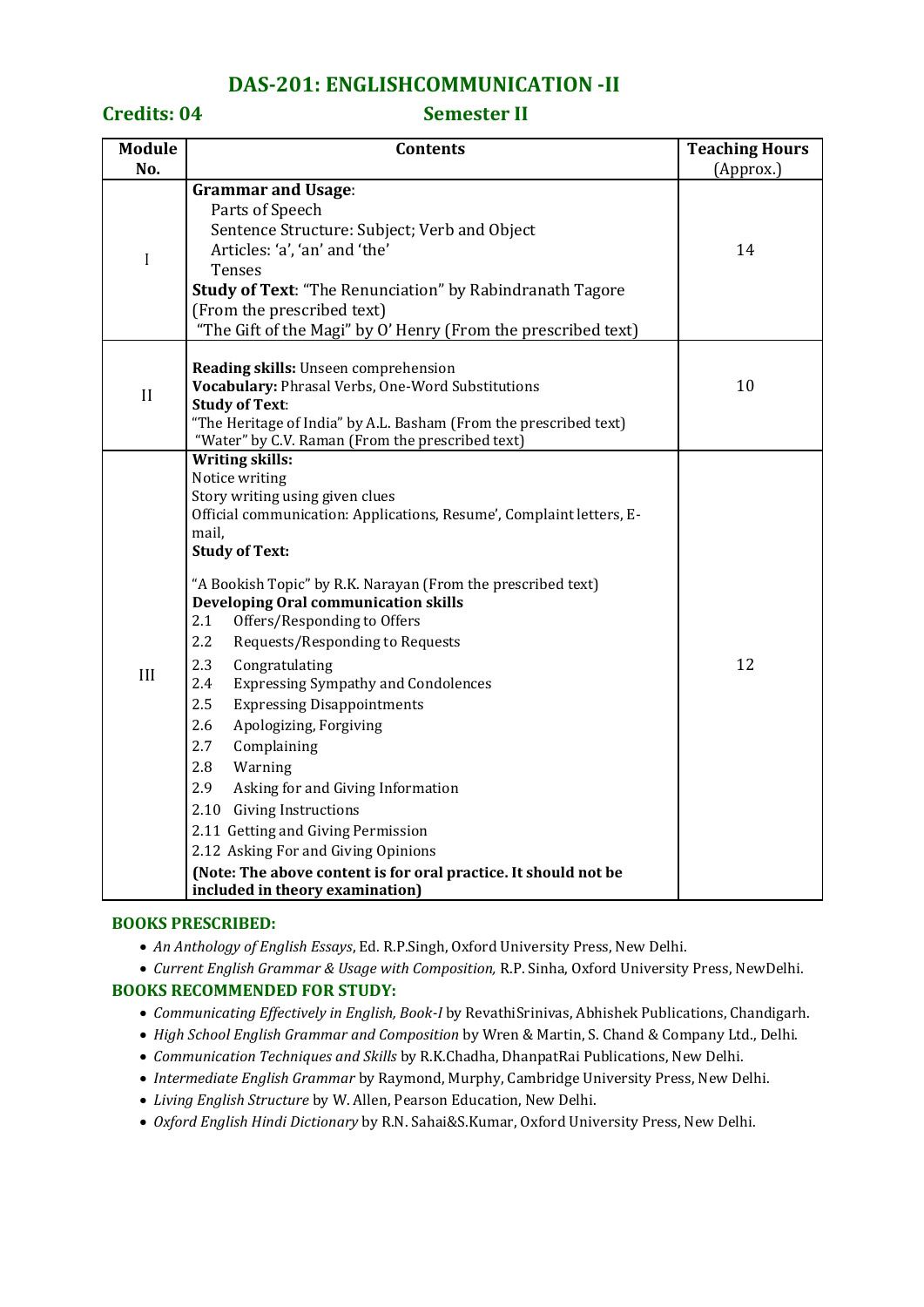

# **DAS-202: APPLIED MATHEMATICS - II**

# **Credits: 04 Semester II**

| <b>Module</b> | <b>Teaching Hours</b><br>Content                                                                                                                                                                                                                                                                                                                                                                                                                                                                                                                                                                          |           |
|---------------|-----------------------------------------------------------------------------------------------------------------------------------------------------------------------------------------------------------------------------------------------------------------------------------------------------------------------------------------------------------------------------------------------------------------------------------------------------------------------------------------------------------------------------------------------------------------------------------------------------------|-----------|
| No.           |                                                                                                                                                                                                                                                                                                                                                                                                                                                                                                                                                                                                           | (Approx.) |
| I             | <b>Differential Calculus</b> : Definition of function, concept of limits,<br>standard limits.<br>Lt. $(x^n - a^n)/(x - a)$ , Lt. $\sin x / x$ , Lt. $(a^x - 1) / x$ etc.<br>$X = \begin{pmatrix} 0 & x \\ y & z \end{pmatrix}$<br>$x \quad a$<br>Differentiation by definition of $x^n$ , sin x, $\overline{\cos}$ x, tan x, $e^x$ , log <sub>a</sub> x only.<br>Differentiation of sum, product, quotient of functions,<br>differentiation of function of a function. Differentiation of inverse<br>trigonometric, logarithmic and exponential functions, successive<br>differentiation (upto III order) | 12        |
| $\mathbf{I}$  | <b>Integral Calculus:</b> Integration as inverse operation of<br>differentiation, simple standard integrals and related problems,<br>simple integration by substitution, by parts and by<br>partial<br>fractions (for linear problems only), Evaluation of definite<br>integrals (simple problems), Definite integral as a limit of the<br>sum.                                                                                                                                                                                                                                                           | 12        |
| III           | <b>Applications of Calculus in Engineering:</b> Equation of tangent<br>and normal to a curve (for explicit functions only) $-$<br>simple<br>problems only. Velocity and acceleration, approximation of<br>errors., maxima and minima, numerical integration by Simpson's<br>rules                                                                                                                                                                                                                                                                                                                         | 12        |

### **Reference Books/ Text Books / Cases:**

\* Gupta P.(2012), Comprehensive Mathematics XII, Laxmi Publications, Delhi

\* Grewal B. S. Elementary Engineering Mathematics, Khanna Publishers, New Delhi

\* Sharma R.D., Applied Mathematics, Dhanpat Rai Publications, Delhi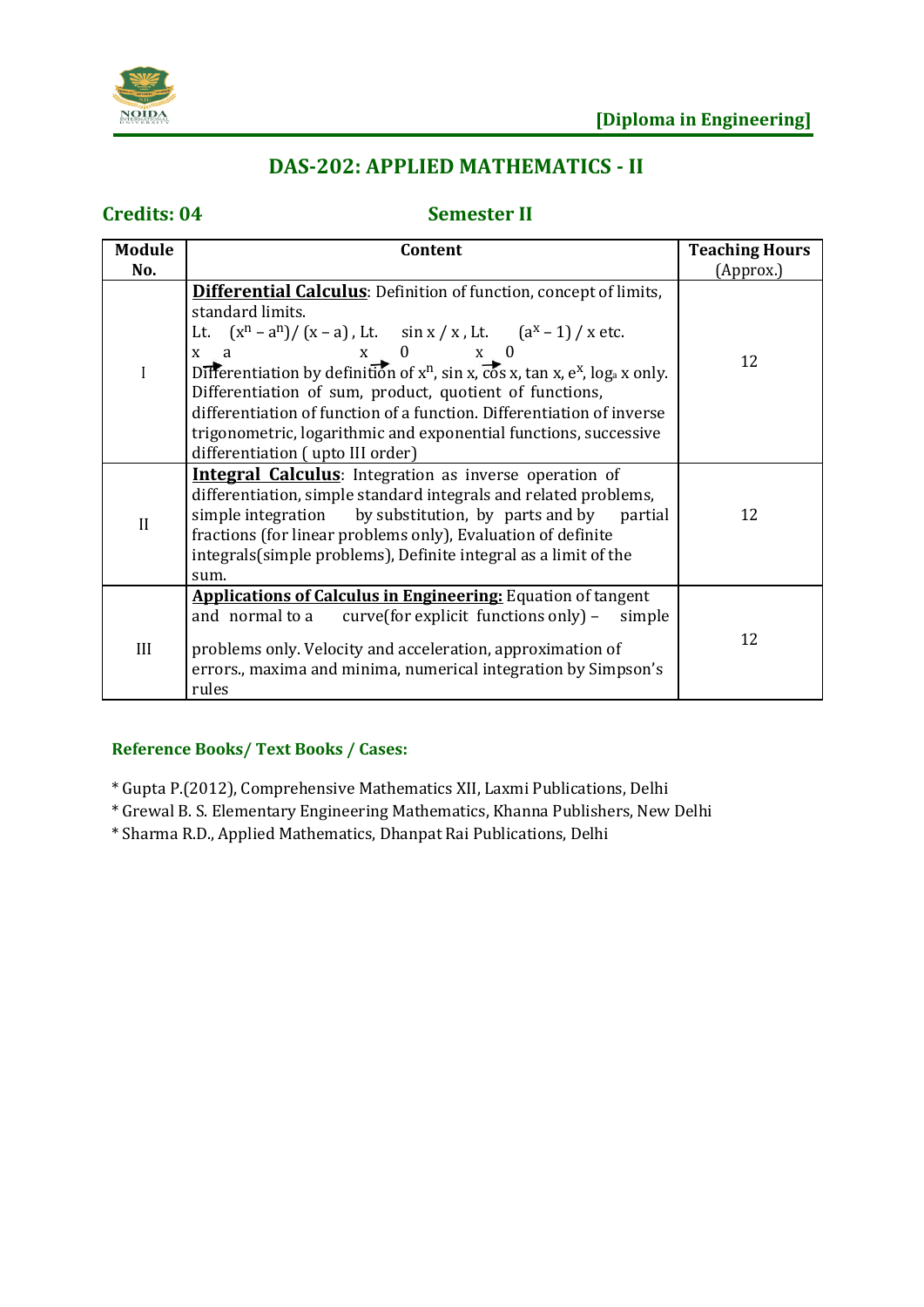

# **DAS-203: APPLIED PHYSICS – II**

### **Credits: 04 Semester II**

| <b>Module</b><br>No. | Content                                                                                                                                                                                                                                                                                                                                                                                                                                                                                                                                                                                                                                                                                                                                                                                                                                                                                                                                                                                                      | <b>Teaching</b><br><b>Hours</b> |
|----------------------|--------------------------------------------------------------------------------------------------------------------------------------------------------------------------------------------------------------------------------------------------------------------------------------------------------------------------------------------------------------------------------------------------------------------------------------------------------------------------------------------------------------------------------------------------------------------------------------------------------------------------------------------------------------------------------------------------------------------------------------------------------------------------------------------------------------------------------------------------------------------------------------------------------------------------------------------------------------------------------------------------------------|---------------------------------|
| Unit-I               | Coulombs law, electric potential and electric potential due to point<br>charge, electric potential difference, Electric field, electric field intensity, electric<br>lines of force, electric flux Gauss's Law, Applications of Gauss law in finding<br>electric field of point charge, straight charged conductor, plane charged sheet<br>and between two plane parallel charged sheets using Gauss law, Capacitance<br>types of capacitors, capacitance of parallel plate capacitor, series and parallel<br>combination of capacitors, Dielectric and its effect on capacitance, Concept of<br>Ohm's law and its<br>applications, concept of resistance, conductance, specific resistance, effect of<br>temperature on resistance, co-efficient of resistance, series and parallel<br>combination of resistors, Kirchhoff's laws, Wheatstone bridge principle and its<br>applications (Meter bridge, post office Box), Heating effect of current and<br>concept of electric power, energy and their units. |                                 |
| Unit-II              | Alternating current phase and phase difference, Behaviour of<br>resistance, capacitance and inductance in A.C. Circuits, A.C. Circuits containing<br>R-L, R-C & L-R-C in series, Power in A.C. circuits and power factor, Magnetic field<br>and its units, magnetic intensity, magnetic lines of force, magnetic flux, Right<br>hand thumb rule, magnetic lines of force due to straight conductor, circular coil<br>and solenoid, Force on a charge, moving in a uniform magnetic field (Lorentz<br>force). Force on a current carrying straight conductor. Torque on a current<br>carrying rectangular coil, Moving coil galvanometer conductor, its principle,<br>construction and working, conversion of a galvanometer into ammeter and<br>voltmeter, Electromagnetic induction, Faradays Laws, Lenz's Law, Ampere's<br>circuital law.                                                                                                                                                                  | 12                              |
| Unit-III             | Formation of energy bands, insulators, intrinsic and extrinsic<br>semiconductors, p-n junction diode and its characteristics (in forward and<br>reverse bias), Diode as rectifier - half wave and full wave rectifier, pnp and npn-<br>transistors and their uses in electronic circuits, Fibre optics: introduction to<br>optical fiber materials, types, light propagation.                                                                                                                                                                                                                                                                                                                                                                                                                                                                                                                                                                                                                                | 12                              |

#### **Reference Books**

- Applied Physics, Vol. II, TTTI Publications, Tata McGraw Hill, Delhi
- Concepts in Physics by HC Verma, Vol. II, Bharti Bhawan Ltd. New Delhi
- A Text Book of Optics, Subramanian and Brij Lal, S Chand & Co., New Delhi
- Engineering Physics by PV Naik, Pearson Education Pvt. Ltd, New Delhi
- Basic Electronics and Linear Circuits by NN Bhargava et al Tata Mc Graw Hill Publishers, New Delhi
- Principles of Electronics by SK Sahdev, Dhanpat Rai and Co, New Delhi
- Engineering Physics by Vanchna Singh and Sheeetal Kumar, Cengage Learning India Pvt. Ltd. Patparganj, Delhi

#### **TEXT BOOKS:**

- Applied Physics Vol.II by T.R.Narula and Suman Chaudhary, North Publications, Jalandhar
- Nutan Physics by Kumar & Mittal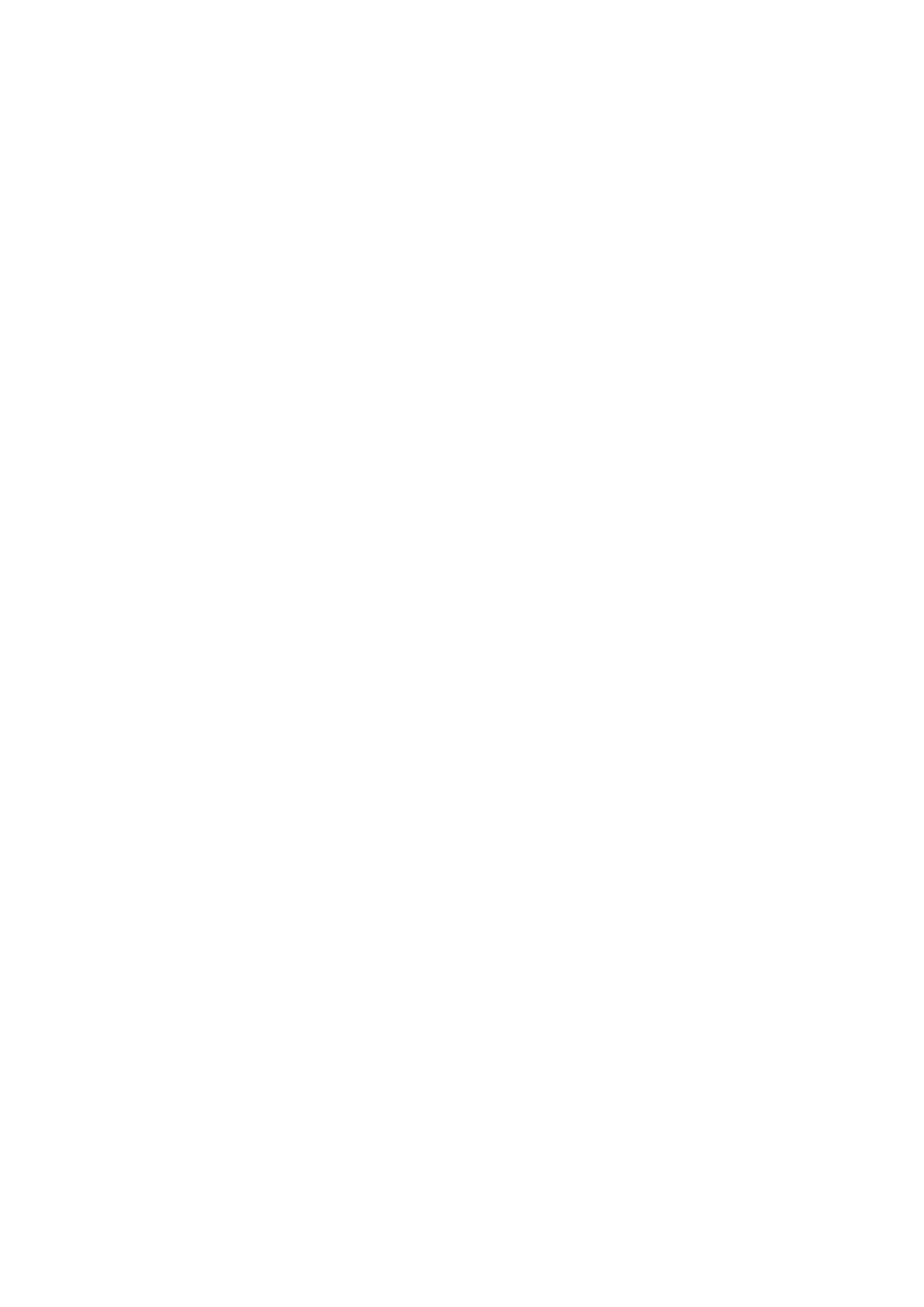

# **DAS-204: APPLIED CHEMISTRY-II**

# **Credits: 4 Semester-II**

| <b>Module</b><br>No. | <b>Contents</b>                                                                                                                                                                                                                                                                                                                                                                                                                                                                                        | <b>Teaching Hours</b> |
|----------------------|--------------------------------------------------------------------------------------------------------------------------------------------------------------------------------------------------------------------------------------------------------------------------------------------------------------------------------------------------------------------------------------------------------------------------------------------------------------------------------------------------------|-----------------------|
| $\mathbf I$          | <b>Water treatment:</b><br>Hardness of water, types of hardness, units of hardness. Boiler feed<br>water. Softening of hard water by Calgon process and reverse osmosis<br>method.                                                                                                                                                                                                                                                                                                                     |                       |
|                      | <b>Fuel:</b><br>Definition, classification, calorific value (HCV & LCV). Petroleum and its<br>distillation products, knocking, antiknock compounds, octane number<br>and cetane number. Biogas.                                                                                                                                                                                                                                                                                                        | 8                     |
|                      | Lubricants:<br>Definition, classification, properties of lubricants, flash point and fire<br>point, saponification value, acid value, oiliness, emulsification, cloud &<br>pour point and its applications                                                                                                                                                                                                                                                                                             |                       |
| II                   | Organic chemistry:<br>Classification of organic compounds on the basis of functional groups.<br>IUPAC nomenclature of simple organic compounds containing one<br>functional group only, homolytic fission, heterolytic fission, purification<br>by distillation, fractional<br>of organic compounds<br>distillation, steam<br>distillation, vacuum distillation and thin layer chromatography (TLC).<br><b>Glass and cement:</b><br>General introduction to glass and cement. Manufacturing process of | 8                     |
|                      | glass and cement.<br>Polymers:<br>Definition, classification, preparation and uses of polyethene,                                                                                                                                                                                                                                                                                                                                                                                                      |                       |
| III                  | polystyrene, PVC, Teflon, Nylon66,<br>Natural rubber, vulcanization of<br>rubber.                                                                                                                                                                                                                                                                                                                                                                                                                      |                       |
|                      | Corrosion:<br>Introduction, Types of<br>wet theory<br>of corrosion and<br>corrosion,<br>prevention of corrosion.                                                                                                                                                                                                                                                                                                                                                                                       | 8                     |
|                      | <b>Miscellaneous materials:</b><br>Paints and varnishes- Definition, classification and Application.                                                                                                                                                                                                                                                                                                                                                                                                   |                       |
|                      | Soap and detergents- Definition, classification and uses.                                                                                                                                                                                                                                                                                                                                                                                                                                              |                       |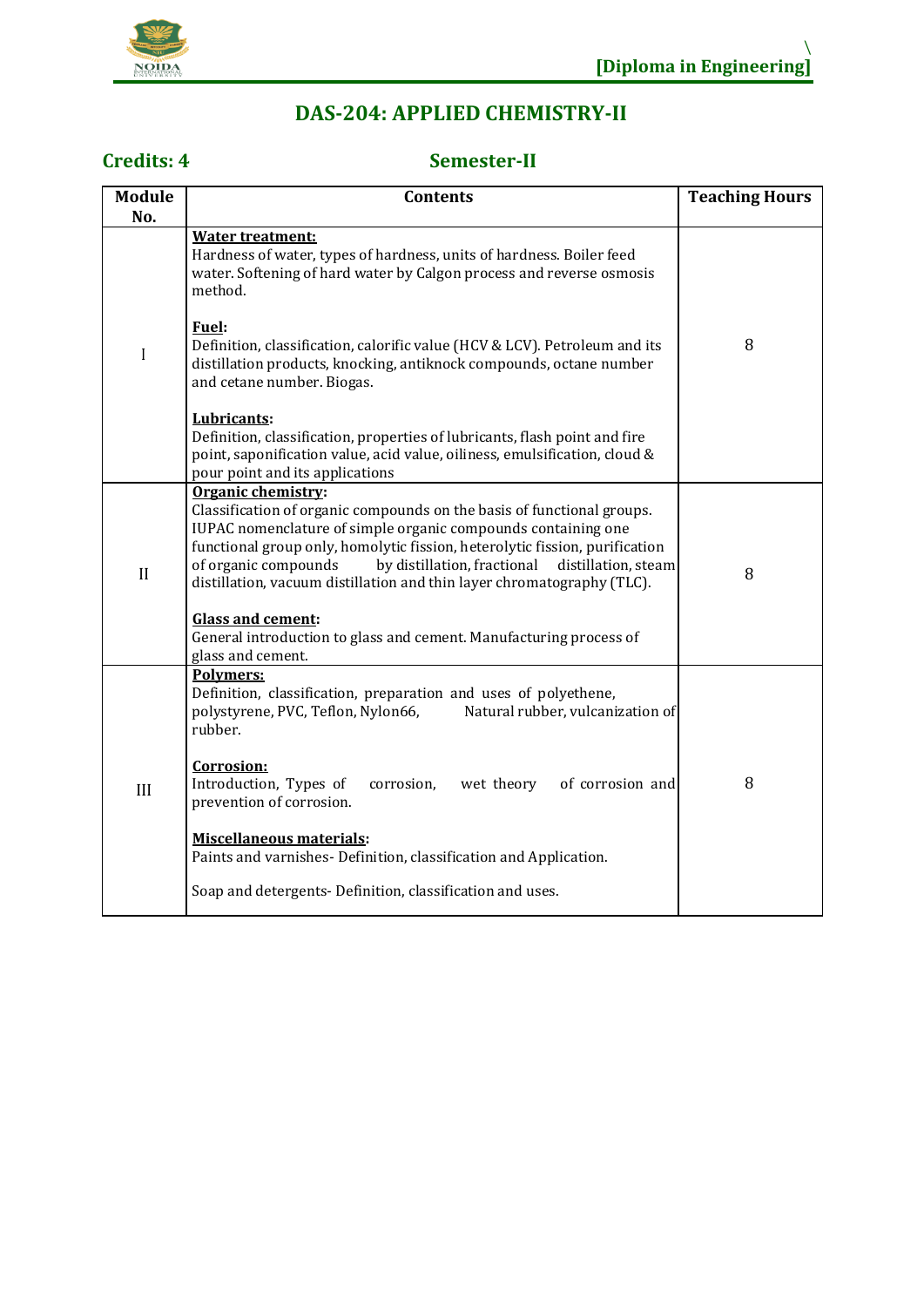

# **DCS 201: FUNDAMENTAL OF COMPUTERS**

# **Credits: 04 Semester II**

| <b>Module</b><br>No. | Content                                                                                                                                                                                                                                                                                                                                                                                                                                                                                                                                                                                                                                                                                                                                                                                                                                                                                                      | <b>Teaching</b><br><b>Hours</b> |
|----------------------|--------------------------------------------------------------------------------------------------------------------------------------------------------------------------------------------------------------------------------------------------------------------------------------------------------------------------------------------------------------------------------------------------------------------------------------------------------------------------------------------------------------------------------------------------------------------------------------------------------------------------------------------------------------------------------------------------------------------------------------------------------------------------------------------------------------------------------------------------------------------------------------------------------------|---------------------------------|
|                      | <b>Fundamentals of Computer concepts</b><br>Impact of computer in society: Computer application in office, book publishing,<br>data analysis, accounting, investment, inventory control, graphics, air and<br>railway ticket reservation, robotics, military, banks, Insurance financial<br>transactions and many more.                                                                                                                                                                                                                                                                                                                                                                                                                                                                                                                                                                                      |                                 |
| $\mathbf I$          | Generations of computer, block diagram of a computer, CPU, memory, data -<br>numeric data, alpha numeric data, processing of data. Computers for<br>information storage, information seeking, information processing and<br>information transmission, computer organization, computer hardware<br>and<br>software; primary and secondary memory: RAM, ROM, PROM etc.                                                                                                                                                                                                                                                                                                                                                                                                                                                                                                                                         | 8                               |
|                      | Input devices; keyboard, mouse, scanner, output devices; VDU and Printer<br>(Impact and non-Impact printers), Plotter etc. Primary and Secondary Storage<br>(Auxiliary Storage), Secondary storage; magnetic disks - tracks and sectors,<br>optical disk (CD, CD-RW and DVD Memory)                                                                                                                                                                                                                                                                                                                                                                                                                                                                                                                                                                                                                          |                                 |
|                      | System software, application software, operating systems, advantages of<br>software and application packages. Introduction to Operating Systems such as<br>MS-DOS and Windows, difference between DOS and Windows.                                                                                                                                                                                                                                                                                                                                                                                                                                                                                                                                                                                                                                                                                           |                                 |
| $\mathbf{I}$         | <b>Introduction to MS-Office</b><br>Introduction to WORD package<br>Starting Word Document; Typing and Editing text, Copying and Moving,<br>Typing Special Characters (Symbols); Some common features: Changing the<br>case of text, Moving & copying text with drag and drop, Justifying text,<br>inserting bulleted and numbered lists, Arranging and moving between open<br>documents; Finding and replacing, formatting; Using the spell checker,<br>Checking grammar, mail merging<br>Concepts of POWER POINT<br>How to make an effective presentation, Physical aspects of presentation; A<br>Presentation Graphics package; Creating a presentation: creating a Title<br>slide, Creating a Graph, Creating Tables, Make Organization Chart, To Save<br>and close presentation; Working with Tools: Create, Edit, Move, Delete,<br>Resize, Format text object, Working with Graphics tools; Slide show | 8                               |
| III                  | <b>Introduction to Computer Network</b><br>Network Goals, Devices, Topologies, Cables and connectors, Addressing,<br>Antivirus<br><b>Introduction to INTERNET</b><br>What is INTERNET, intranet, client-server architecture, various file formats,<br>Application of INTERNET: E-mail, WWW, Study of various search engine using<br>LYNX, LOGIN PROCEDURE, Study of INTERNET EXPLORER, Creating mailing<br>account, Surfing using WORLD WIDE WEB information relating to employment,<br>education, alumni, social networking.                                                                                                                                                                                                                                                                                                                                                                                | 8                               |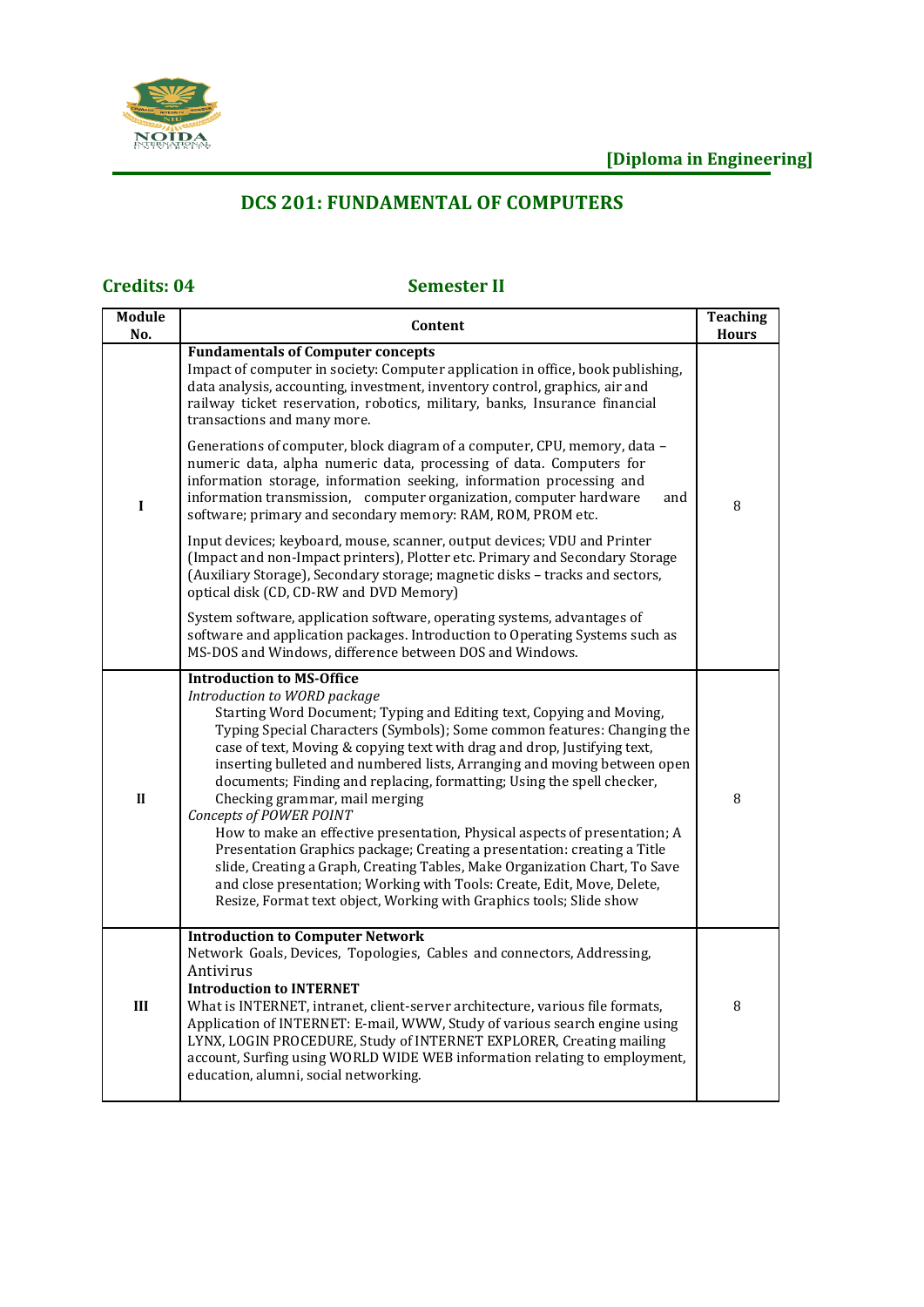

# **DME 252: ENGINEERING DRAWING-II**

# **Credits: 02 Semester II**

#### **DETAILED CONTENTS**

| <b>Module</b> | <b>Teaching</b><br>Content                                                                                                                                                                                                                                                                                                                                                                                                                                                                                                                                                                                                                                                                                                                                                                                                                                                                                                                                                                                       |              |  |
|---------------|------------------------------------------------------------------------------------------------------------------------------------------------------------------------------------------------------------------------------------------------------------------------------------------------------------------------------------------------------------------------------------------------------------------------------------------------------------------------------------------------------------------------------------------------------------------------------------------------------------------------------------------------------------------------------------------------------------------------------------------------------------------------------------------------------------------------------------------------------------------------------------------------------------------------------------------------------------------------------------------------------------------|--------------|--|
| No.           |                                                                                                                                                                                                                                                                                                                                                                                                                                                                                                                                                                                                                                                                                                                                                                                                                                                                                                                                                                                                                  | <b>Hours</b> |  |
| I             | <b>Detail and Assembly Drawing (2 sheets)</b><br>1.1<br>Principle and utility of detail and assembly drawings<br>1.2<br>Wooden joints i.e. corner mortice and tenon joint, Tee halving joint,<br>Mitre faced corner joint, Tee bridle joint, Crossed wooden joint,<br>Cogged joint, Dovetail joint, Through Mortice and Tenon joint,<br>furniture drawing - freehand and with the help of drawing<br>instruments.                                                                                                                                                                                                                                                                                                                                                                                                                                                                                                                                                                                                | 04           |  |
|               | Screw threads and threaded fasteners (8 sheets)                                                                                                                                                                                                                                                                                                                                                                                                                                                                                                                                                                                                                                                                                                                                                                                                                                                                                                                                                                  |              |  |
| $\mathbf{I}$  | 2.1<br>Thread Terms and Nomenclature<br>2.1.1 Types of threads-External and Internal threads, Right and Left hand<br>threads (Actual and Conventional representation), single and multiple start<br>threads.<br>2.1.2<br>Different Forms of screw threads-V threads (B.S.W threads, B.A thread,<br>American National and Metric thread), Square threads (square, Acme,<br>Buttress and Knuckle thread)<br>2.2<br>Nuts and Bolts<br>2.2.1<br>Different views of hexagonal and square nuts and hexagonal headed bolt<br>2.2.2<br>Assembly of Hexagonal headed bolt and Hexagonal nut with washer.<br>2.2.3<br>Assembly of square headed bolt with hexagonal and with washer.<br>2.3<br><b>Locking Devices</b><br>2.3.1<br>Different types of locking devices-Lock nut, castle nut, split pin nut, locking<br>plate, slotted nut and spring washer.<br>2.3.2<br>Foundations bolts-Rag bolt, Lewis bolt, curved bolt and eye bolt.<br>2.4<br>Drawing of various types of machine screw, set screw, studs and washers | 16           |  |
| III           | <b>Keys and Cotters (3 sheets)</b><br>Various types of keys and cotters and their practical application and<br>3.1<br>preparation of drawing of various keys and cotters showing keys and cotters<br>in position<br>3.2<br>Various types of joints (3 sheets)<br>- Spigot and socket joint<br>- Gib and cotter joint<br>- Knuckle joint                                                                                                                                                                                                                                                                                                                                                                                                                                                                                                                                                                                                                                                                          | 06           |  |
| IV            | <b>Rivets and Riveted Joints (4 sheets)</b><br>Types of general purpose-rivets heads (4 Sheets)<br>4.1<br>4.2<br>Caulking and fullering of riveted joints<br>Types of riveted joints<br>4.3<br>Lap joint-Single riveted, double riveted (chain and zig-zag type)<br>(i)<br>Single riveted, Single cover plate butt joint (chain type)<br>(ii)<br>Single riveted, double cover plate butt joint (chain type)<br>(iii)<br>Double riveted, double cover plate butt joint(chain and zig-zag type)<br>(iv)                                                                                                                                                                                                                                                                                                                                                                                                                                                                                                            | 08           |  |
| V             | <b>Couplings (2 sheets)</b><br>5.1<br>Flange coupling (Protected and non-protected), muff coupling and half-lap<br>muff coupling                                                                                                                                                                                                                                                                                                                                                                                                                                                                                                                                                                                                                                                                                                                                                                                                                                                                                 | 04           |  |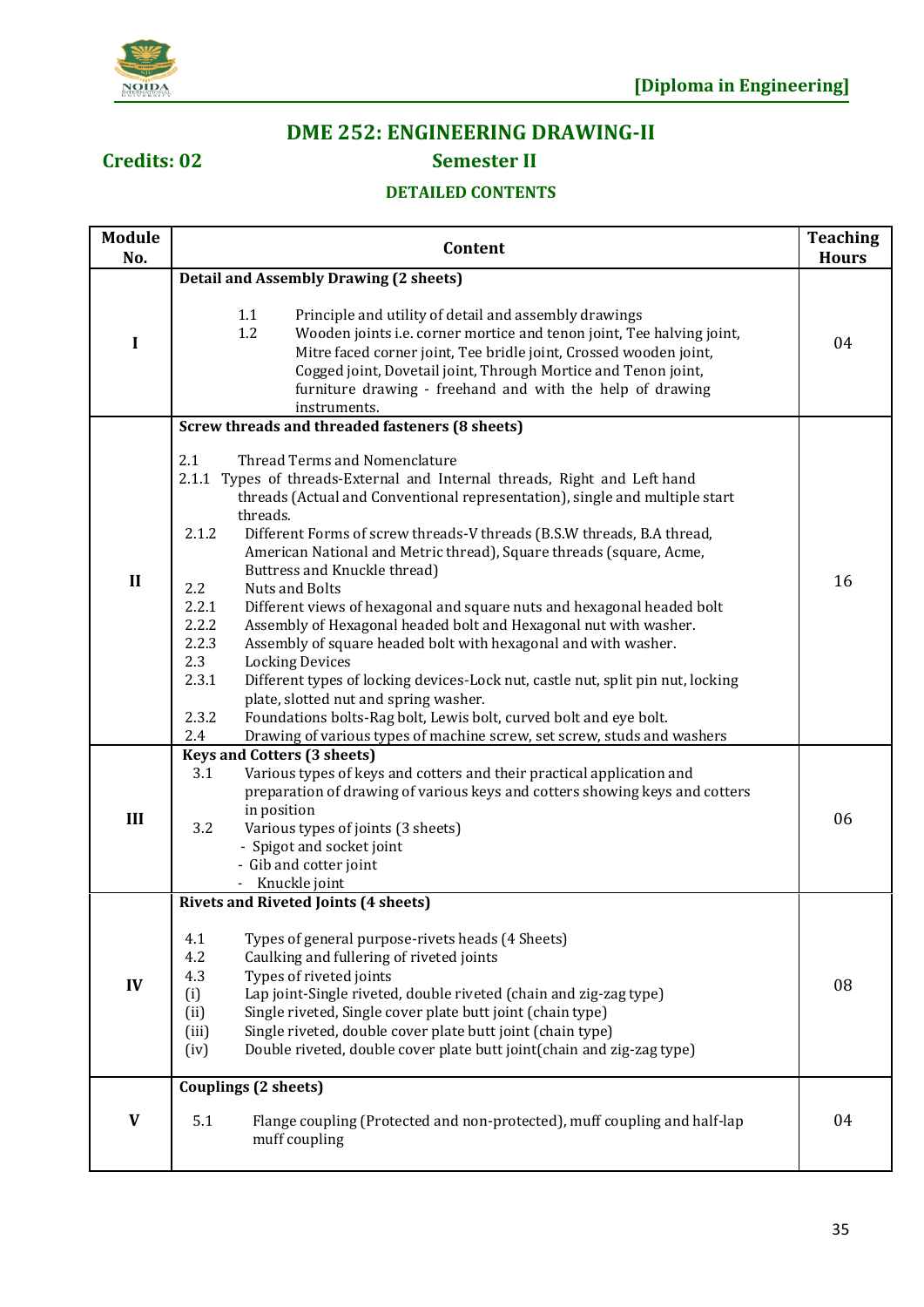

|     | <b>Symbols and Conventions (2 sheets)</b>          |                                                                    |    |
|-----|----------------------------------------------------|--------------------------------------------------------------------|----|
| VI  | 6.1                                                | Civil engineering sanitary fitting symbols                         | 04 |
|     | 6.2                                                | Electrical fitting symbols for domestic interior installations     |    |
|     | <b>AUTO CAD (for practical and viva-voce only)</b> |                                                                    |    |
|     | 7.1                                                | Concept of AutoCAD, Tool bars in AutoCAD, coordinate system, snap, |    |
|     |                                                    | grid, and ortho mode                                               |    |
| VII | 7.2                                                | Drawing commands - point, line, arc, circle, ellipse               | 06 |
|     | 7.3                                                | Editing commands – scale, erase, copy, stretch, lengthen and       |    |
|     |                                                    | Explode                                                            |    |

Note: Minimum 20 drawing sheets will be prepared by the students.

#### **INSTRUCTIONAL STRATEGY**

*Teacher should show model or realia of the component/part whose drawing is to be made. Emphasis should be given on cleanliness, dimensioning and layout of sheet. Focus should be on proper selection of drawing instrument and its proper use.*

#### **References:**

- 1. Engineering Drawing by KK Dhiman, Ishan Publications, Ambala, Haryana
- 2. Elementary Engineering Drawing (in first angle projection) by ND Bhatt, Charotar Publishing House, Anand, Gujarat
- 3. A Text Book of Engineering Drawing by Surjit Singh published by Dhanpat Rai and Co., Delhi
- 4. Engineering Drawing by PS Gill published by SK Kataria and Sons, Delhi
- 5. Engineering Drawing by RB Gupta published by Satya Prakashan, New Delhi
- 6. Engineering Drawing by NS Kumar published by King India Publication, New Delhi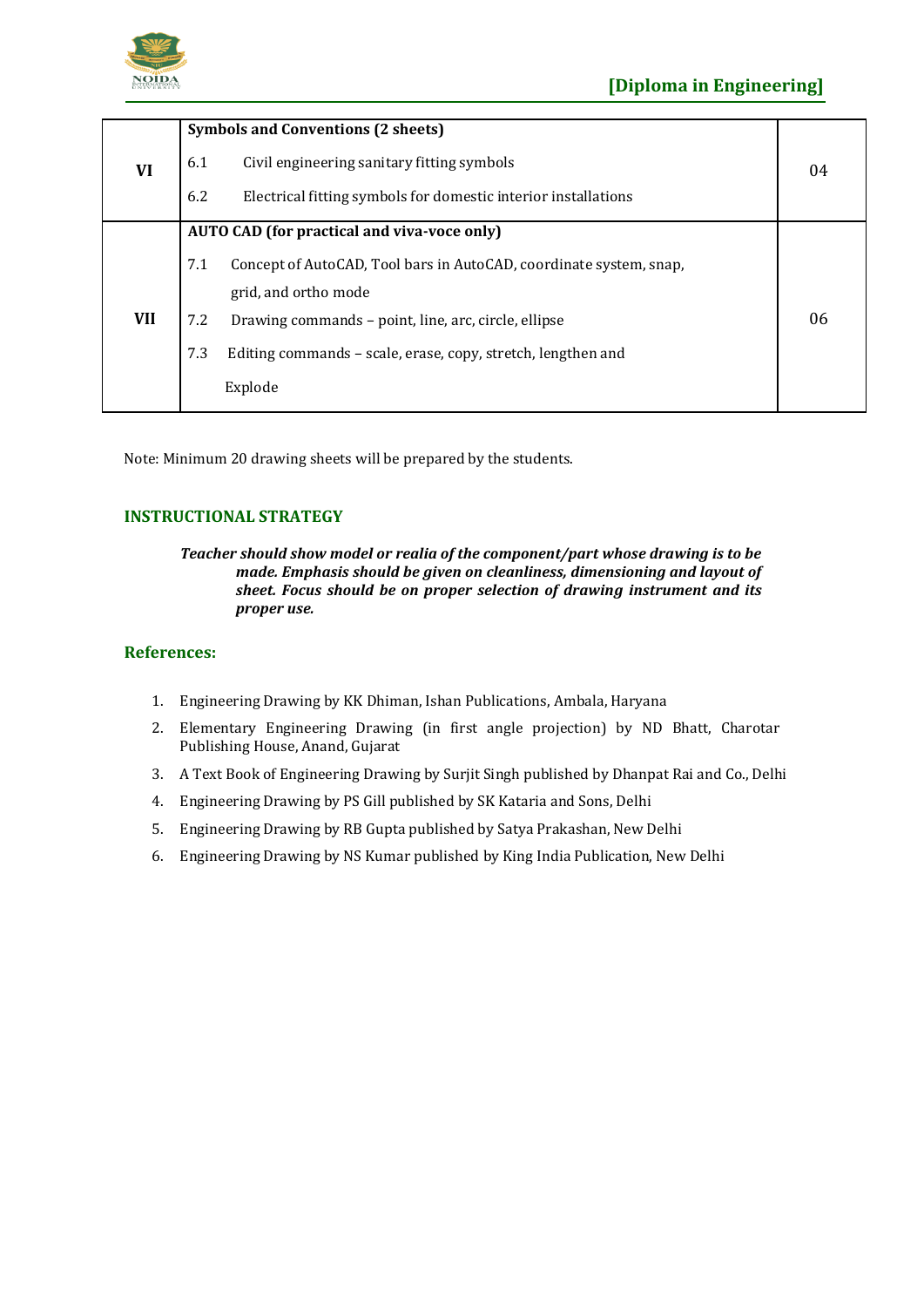

**Credits: 2**

# **DAS-251 : APPLIED PHYSICS LAB**

# **LIST OF EXPERIMENTS**

## **Semester-II**

| <b>Module</b> | <b>Contents</b>                                                                                           |    |
|---------------|-----------------------------------------------------------------------------------------------------------|----|
| No.           |                                                                                                           |    |
| 1.            | To Verify Ohm's law                                                                                       |    |
| 2.            | To Verify law of resistance in series.                                                                    |    |
| 3.            | To verify law of resistance in parallel.                                                                  |    |
| 4.            | To Convert a Galvanometer of known resistance into an Ammeter of<br>given range.                          |    |
| 5.            | To Convert a Galvanometer of known resistance into a voltmeter of<br>given range.                         |    |
| 6.            | To determine the resistivity (Specific resistance) of the given wire with<br>the help of post office box. | 24 |
| 7.            | To draw characteristic curve of a P-N junction diode.                                                     |    |
| 8.            | To compare the emf's of two primary cells using potentiometer.                                            |    |
| 9.            | To Verify of Kirchhoff's Laws                                                                             |    |
| 10.           | To determine the internal resistance of a given primary ceil using<br>ammeter & voltmeter.                |    |
| 11.           | To determine the internal resistance of a given primary cell using<br>potentiometer.                      |    |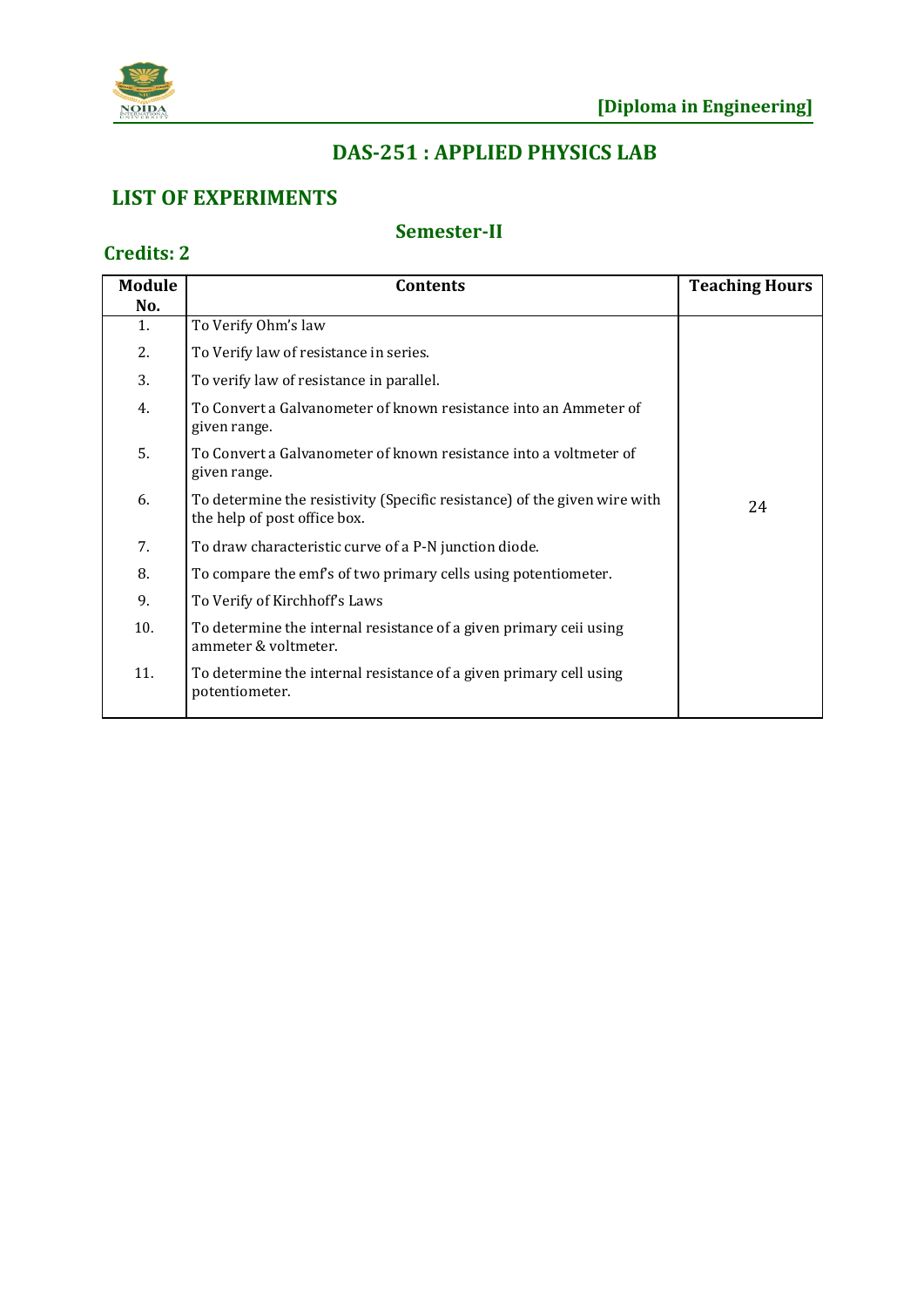

# **DCS 251: FUNDAMENTAL OF COMPUTER LAB**

# **Semester II**

# **Credits: 02 LIST OF PRACTICALS**

| <b>Module</b> | <b>Contents</b>                                                                                                                                                                                                                               |
|---------------|-----------------------------------------------------------------------------------------------------------------------------------------------------------------------------------------------------------------------------------------------|
| No.           | <b>Microsoft Excel</b>                                                                                                                                                                                                                        |
|               | a) Starting Excel (Spread Sheet Processing)<br>open worksheet, enter, edit data, formulae to calculate values,<br>format data, create chart, printing chart, save worksheet,<br>switching between different spread sheets<br>b) Menu commands |
|               | Create, format charts, organize, manage data, solving                                                                                                                                                                                         |
|               | problem by analyzing data, creating graphs                                                                                                                                                                                                    |
|               | c) Work books                                                                                                                                                                                                                                 |
| I             | Managing workbooks (create, open, close, save, rename),<br>working in work books                                                                                                                                                              |
|               | Editing a worksheet: copying, moving cells, pasting, inserting,<br>deleting cells, rows, columns, find and replace text, numbers<br>of cells, formatting worksheet                                                                            |
|               | d) Creating a chart                                                                                                                                                                                                                           |
|               | Working with chart types, changing data in chart, formatting a                                                                                                                                                                                |
|               | chart, use chart to analyze data<br>Using a list to organize data, sorting and filtering data in list                                                                                                                                         |
|               | Formulas<br>e)                                                                                                                                                                                                                                |
|               | Addition, subtraction, division, multiplication, percentage                                                                                                                                                                                   |
|               | and auto sum                                                                                                                                                                                                                                  |
|               | <b>Microsoft Access</b>                                                                                                                                                                                                                       |
|               | Brief overview of Databases and Database Applications<br>a)                                                                                                                                                                                   |
|               | <b>Starting Microsoft Access</b><br>b)                                                                                                                                                                                                        |
|               | <b>Creating and Viewing Tables</b><br>c)                                                                                                                                                                                                      |
|               | • Creating a Table Using the Design View                                                                                                                                                                                                      |
|               | • Exercise: Creating a Table                                                                                                                                                                                                                  |
|               | • Viewing and Adding Data to a Table                                                                                                                                                                                                          |
|               | • Exercise: Adding Data to a Table                                                                                                                                                                                                            |
|               | • Creating Relationships Between tables                                                                                                                                                                                                       |
|               | $\mathbf{d}$<br><b>Creating and Running Queries</b>                                                                                                                                                                                           |
|               | <b>Single Table Queries</b>                                                                                                                                                                                                                   |
| П             | <b>Exercise: Single Table Queries</b>                                                                                                                                                                                                         |
|               | Multiple Table Queries                                                                                                                                                                                                                        |
|               | • Exercise: Multiple Table Queries                                                                                                                                                                                                            |
|               | <b>Creating and Running Data Entry Forms</b><br>e)                                                                                                                                                                                            |
|               | • Creating a Single Table Form using the Wizard                                                                                                                                                                                               |
|               | • Exercise: Creating a Single Table Form                                                                                                                                                                                                      |
|               | • Review of Creating and Running a Data Entry Form                                                                                                                                                                                            |
|               | f)<br><b>Creating and Running Reports</b>                                                                                                                                                                                                     |
|               | • Creating a Single Table Report using the wizard                                                                                                                                                                                             |
|               | • Exercise: Creating a Single Table Report                                                                                                                                                                                                    |
|               | • Review of Creating and Running a Report                                                                                                                                                                                                     |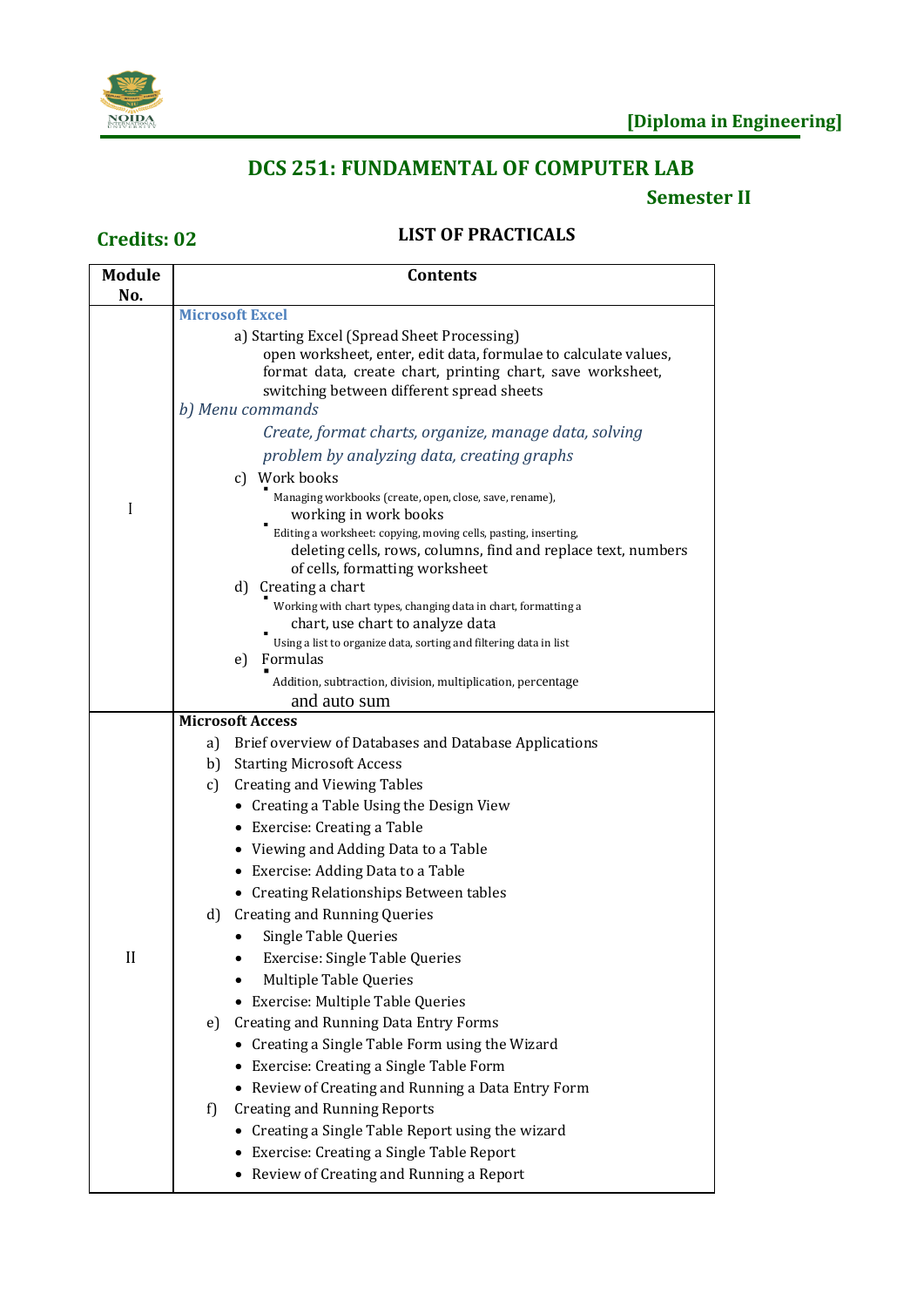

# *DME 253: WORKSHOP PRACTICE-II*

# **Credits: 02 Semester II**

### **DETAILED CONTENTS**

| <b>Module</b><br>No. |                          | Content                                                                                                                                                                                                                                                                                              |  |
|----------------------|--------------------------|------------------------------------------------------------------------------------------------------------------------------------------------------------------------------------------------------------------------------------------------------------------------------------------------------|--|
|                      | <b>Carpentry Shop-II</b> |                                                                                                                                                                                                                                                                                                      |  |
| I                    | 1.1                      | Introduction to joints, their relative advantages and uses.<br>Preparation of dovetail joint and glued joint.<br>Job I<br>Preparation of mitre joint<br>Job II<br>Preparation of a lengthening Joint<br>Job III<br>Preparation of at least one utility job with and<br>Job IV<br>without lamination. |  |
|                      | 1.2                      | Demonstration of job showing use of rip saw, bow saw and tenon saw,<br>method of sharpening various saws.                                                                                                                                                                                            |  |
|                      | 1.3                      | Demonstration of job on band saw and circular saw, chain and chisel,<br>universal wood working machine, Saw re-sharpening machine, saw<br>brazing unit.                                                                                                                                              |  |
|                      | 1.4                      | Importance and need of polishing wooden items. Introduction to<br>polishing materials.                                                                                                                                                                                                               |  |
|                      |                          | Job V<br>Polishing on wooden items.                                                                                                                                                                                                                                                                  |  |
|                      | <b>Plumbing Shop</b>     |                                                                                                                                                                                                                                                                                                      |  |
|                      | 2.1                      | Introduction to various types of threads (internal and external)-<br>single start, multi-start, left hand and right hand threads.                                                                                                                                                                    |  |
|                      | 2.2                      | Description and demonstration of various types of drills, taps and                                                                                                                                                                                                                                   |  |
|                      |                          | dies Selection of dies for threading, selection of drills, taps and                                                                                                                                                                                                                                  |  |
| $\mathbf{I}$         |                          | reamers for tapping operations.<br>$\text{Job}$ $\text{I}$<br>Making internal and external threads on a job by<br>tapping and dieing operations (manually)                                                                                                                                           |  |
|                      | 2.3                      | Precautions while drilling soft metals, e.g. copper, brass,                                                                                                                                                                                                                                          |  |
|                      |                          | aluminum etc.                                                                                                                                                                                                                                                                                        |  |
|                      |                          | Job II<br>Drilling practice on soft metals such as<br>aluminum, brass and copper                                                                                                                                                                                                                     |  |
|                      |                          | Preparation of a job by filing on non-ferrous<br>Job III                                                                                                                                                                                                                                             |  |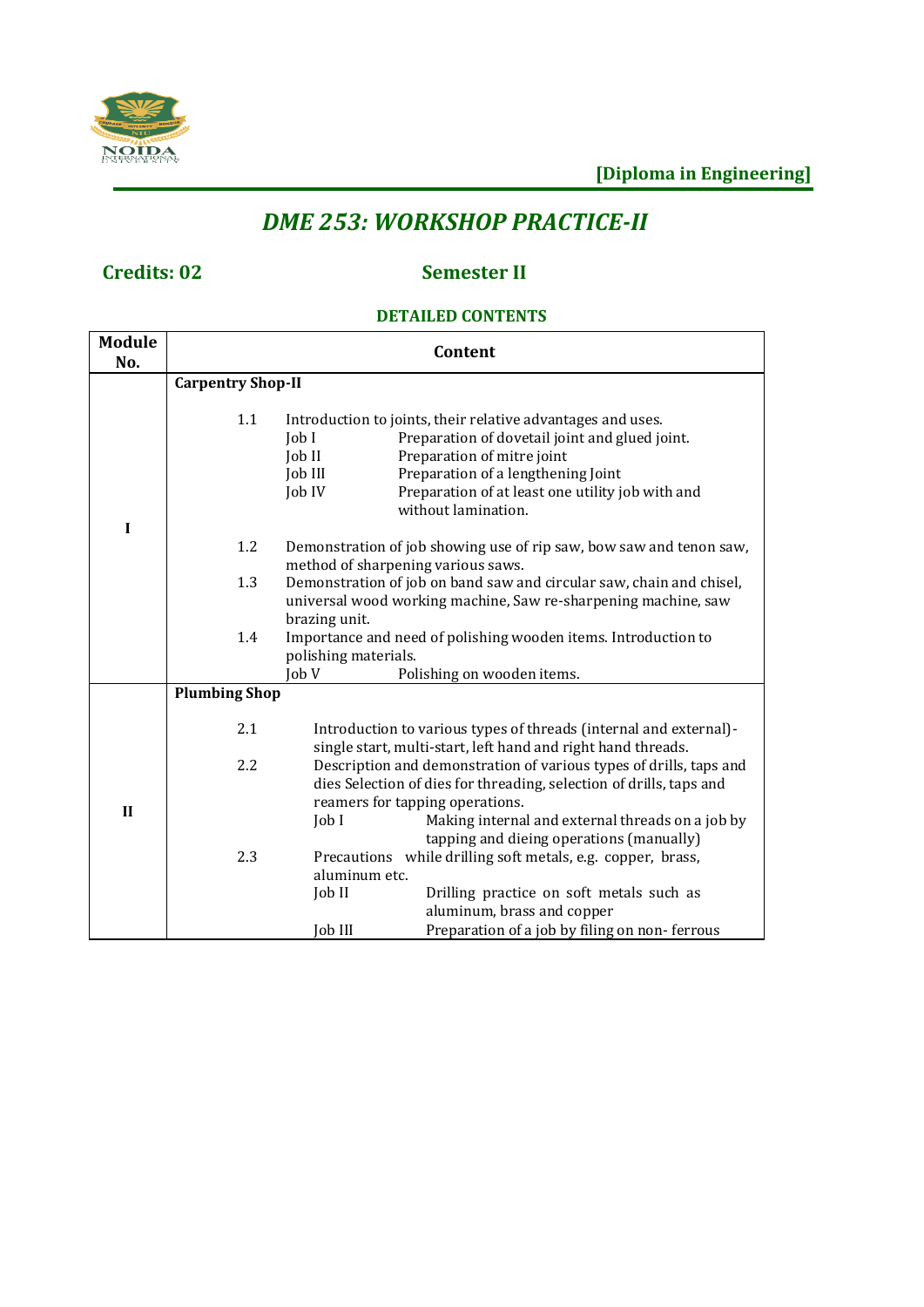

| 3.1 Introduction to gas welding, spot welding and seam welding and welding<br>techniques. Adjustments of different types of flames in gas welding,<br>demonstration and precautions about handling welding equipment.<br>Job I<br>Practice in handling gas welding equipment (Low<br>pressure and High pressure) and welding and tacking<br>practice on simple jobs.<br>3.2<br>Common welding joints generally made by gas welding.<br>III<br>Preparation of butt joint by gas welding.<br>Job II |  |
|---------------------------------------------------------------------------------------------------------------------------------------------------------------------------------------------------------------------------------------------------------------------------------------------------------------------------------------------------------------------------------------------------------------------------------------------------------------------------------------------------|--|
|                                                                                                                                                                                                                                                                                                                                                                                                                                                                                                   |  |
| Job III<br>Preparation of small cot frame from conduit pipe by<br>gas welding.<br>Job IV<br>Preparation of square pyramid from MS rods by<br>welding (type of welding to be decided by students<br>themselves).<br>Job V<br>Exercise of preparing a job on spot/seam welding<br>machine.                                                                                                                                                                                                          |  |
| 3.3<br>Demonstration and use of TIG and MIG welding equipment                                                                                                                                                                                                                                                                                                                                                                                                                                     |  |
| <b>Electric Shop - II</b>                                                                                                                                                                                                                                                                                                                                                                                                                                                                         |  |
| 4.1<br>Importance of three-phase wiring and its effectiveness. Demonstration<br>of three-phase wiring with the help of a demonstrating panel.<br>Job I<br>Laying out 3-phase wiring for an electric motor or<br>3-phase machine.<br>any other                                                                                                                                                                                                                                                     |  |
| Connecting single-phase energy meter and testing it.<br>Job II<br>Reading and working out the power consumption and<br>the cost of energy.                                                                                                                                                                                                                                                                                                                                                        |  |
| Job III<br>Checking continuity of connection (with tester and<br>series lamp) location of faults with a multimeter and<br>IV<br>their rectification in simple machines and/or other<br>electric circuits fitted with earthing.                                                                                                                                                                                                                                                                    |  |
| Job IV<br>Finding fault in simple electric machine and its<br>rectification                                                                                                                                                                                                                                                                                                                                                                                                                       |  |
| 4.2<br>Demonstration of dismantling, servicing and reassembling a table<br>fan/ceiling fan/air cooler/mixer/electric iron, electric heater, geyser,<br>electric oven, air conditioner etc.<br>Job V<br>Testing single phase/three phase electrical motor by<br>using voltmeters,<br>ammeter, clip-on meter,<br>tachometer etc.<br>Job VI Reversing the direction of rotation of a motor.                                                                                                          |  |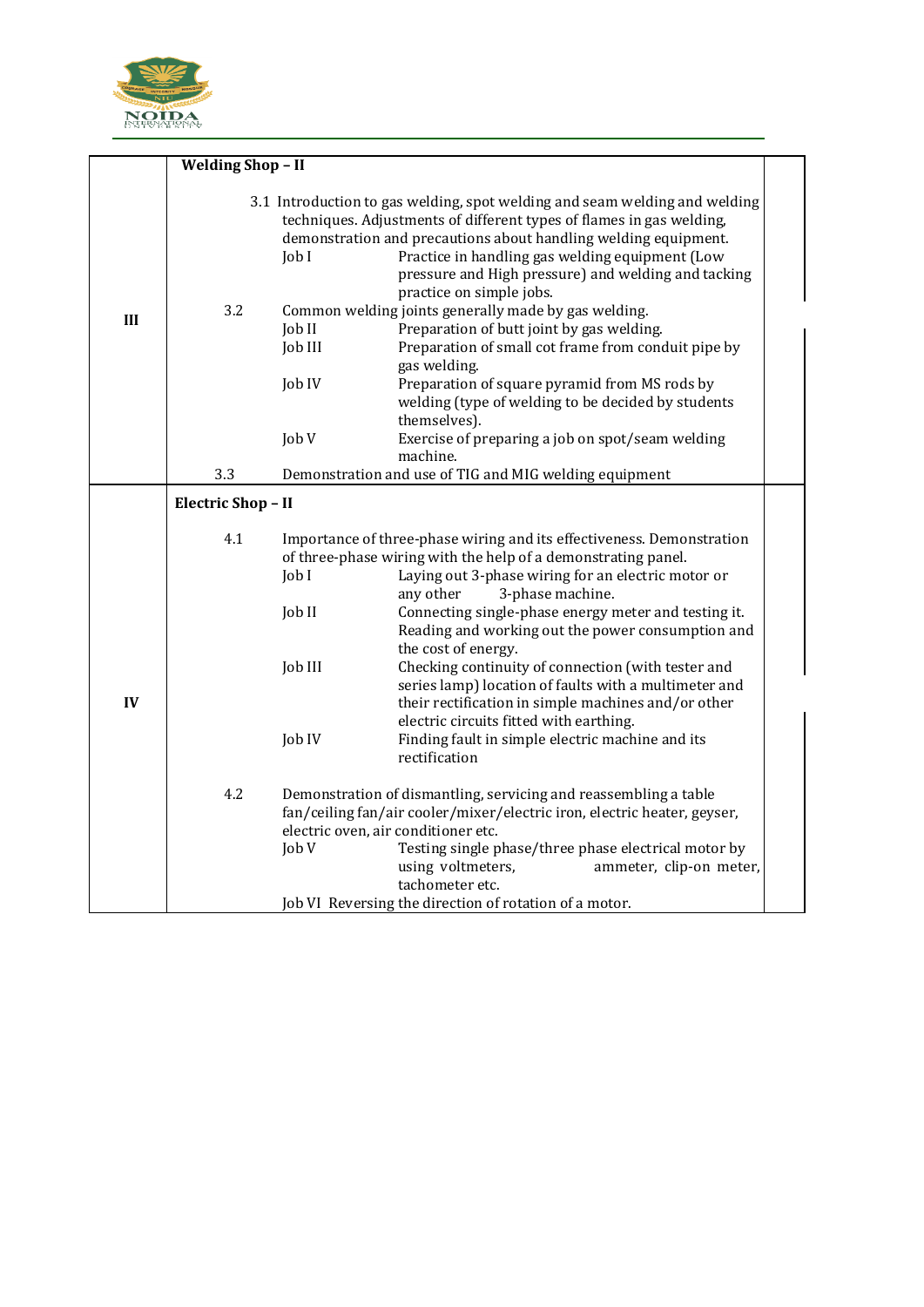

# **DME 252: ENGINEERING DRAWING-II**

# **Credits: 02 Semester II**

### **DETAILED CONTENTS**

| <b>Module</b><br>No. | Content                                                                                                                                                                                                                                                                                                                                                                                                                                                                                                                                                                                                                                                                                                                                                                                                                                                                                                                                                                                                              |  |  |
|----------------------|----------------------------------------------------------------------------------------------------------------------------------------------------------------------------------------------------------------------------------------------------------------------------------------------------------------------------------------------------------------------------------------------------------------------------------------------------------------------------------------------------------------------------------------------------------------------------------------------------------------------------------------------------------------------------------------------------------------------------------------------------------------------------------------------------------------------------------------------------------------------------------------------------------------------------------------------------------------------------------------------------------------------|--|--|
|                      | <b>Detail and Assembly Drawing (2 sheets)</b>                                                                                                                                                                                                                                                                                                                                                                                                                                                                                                                                                                                                                                                                                                                                                                                                                                                                                                                                                                        |  |  |
| I                    | 1.1<br>Principle and utility of detail and assembly drawings<br>1.2<br>Wooden joints i.e. corner mortice and tenon joint, Tee halving joint,<br>Mitre faced corner joint, Tee bridle joint, Crossed wooden joint,<br>Cogged joint, Dovetail joint, Through Mortice and Tenon joint,<br>furniture drawing - freehand and with the help of drawing<br>instruments.                                                                                                                                                                                                                                                                                                                                                                                                                                                                                                                                                                                                                                                     |  |  |
|                      | Screw threads and threaded fasteners (8 sheets)                                                                                                                                                                                                                                                                                                                                                                                                                                                                                                                                                                                                                                                                                                                                                                                                                                                                                                                                                                      |  |  |
| $\mathbf{I}$         | 2.1<br>Thread Terms and Nomenclature<br>2.1.1 Types<br>of threads-External and Internal threads, Right and<br>Left hand<br>threads (Actual and Conventional representation), single and multiple start<br>threads.<br>2.1.2 Different Forms of screw threads-V threads (B.S.W threads,<br>B.A thread,<br>American National and Metric thread), Square threads (square, Acme,<br>Buttress and Knuckle thread)<br><b>Nuts and Bolts</b><br>2.2<br>2.2.1 Different views of hexagonal and square nuts and hexagonal headed bolt<br>2.2.2 Assembly of Hexagonal headed bolt and Hexagonal nut with washer.<br>2.2.3<br>Assembly of square headed bolt with hexagonal and with washer.<br>2.3<br><b>Locking Devices</b><br>2.3.1 Different types of locking devices-Lock nut, castle nut, split pin nut, locking<br>plate, slotted nut and spring washer.<br>Foundations bolts-Rag bolt, Lewis bolt, curved bolt and eye bolt.<br>2.3.2<br>2.4<br>Drawing of various types of machine screw, set screw, studs and washers |  |  |
|                      | <b>Rivets and Riveted Joints (4 sheets)</b>                                                                                                                                                                                                                                                                                                                                                                                                                                                                                                                                                                                                                                                                                                                                                                                                                                                                                                                                                                          |  |  |
| III                  | Types of general purpose-rivets heads (4 Sheets)<br>4.1<br>4.2<br>Caulking and fullering of riveted joints<br>4.3<br>Types of riveted joints<br>(i)<br>Lap joint-Single riveted, double riveted (chain and zig-zag type)<br>Single riveted, Single cover plate butt joint (chain type)<br>(ii)<br>Single riveted, double cover plate butt joint (chain type)<br>(iii)<br>Double riveted, double cover plate butt joint(chain and zig-zag type)<br>(iv)                                                                                                                                                                                                                                                                                                                                                                                                                                                                                                                                                               |  |  |
|                      | <b>Symbols and Conventions (2 sheets)</b>                                                                                                                                                                                                                                                                                                                                                                                                                                                                                                                                                                                                                                                                                                                                                                                                                                                                                                                                                                            |  |  |
| IV                   | 6.1<br>Civil engineering sanitary fitting symbols                                                                                                                                                                                                                                                                                                                                                                                                                                                                                                                                                                                                                                                                                                                                                                                                                                                                                                                                                                    |  |  |
|                      | 6.2<br>Electrical fitting symbols for domestic interior installations                                                                                                                                                                                                                                                                                                                                                                                                                                                                                                                                                                                                                                                                                                                                                                                                                                                                                                                                                |  |  |
| V                    | <b>AUTO CAD (for practical and viva-voce only)</b>                                                                                                                                                                                                                                                                                                                                                                                                                                                                                                                                                                                                                                                                                                                                                                                                                                                                                                                                                                   |  |  |